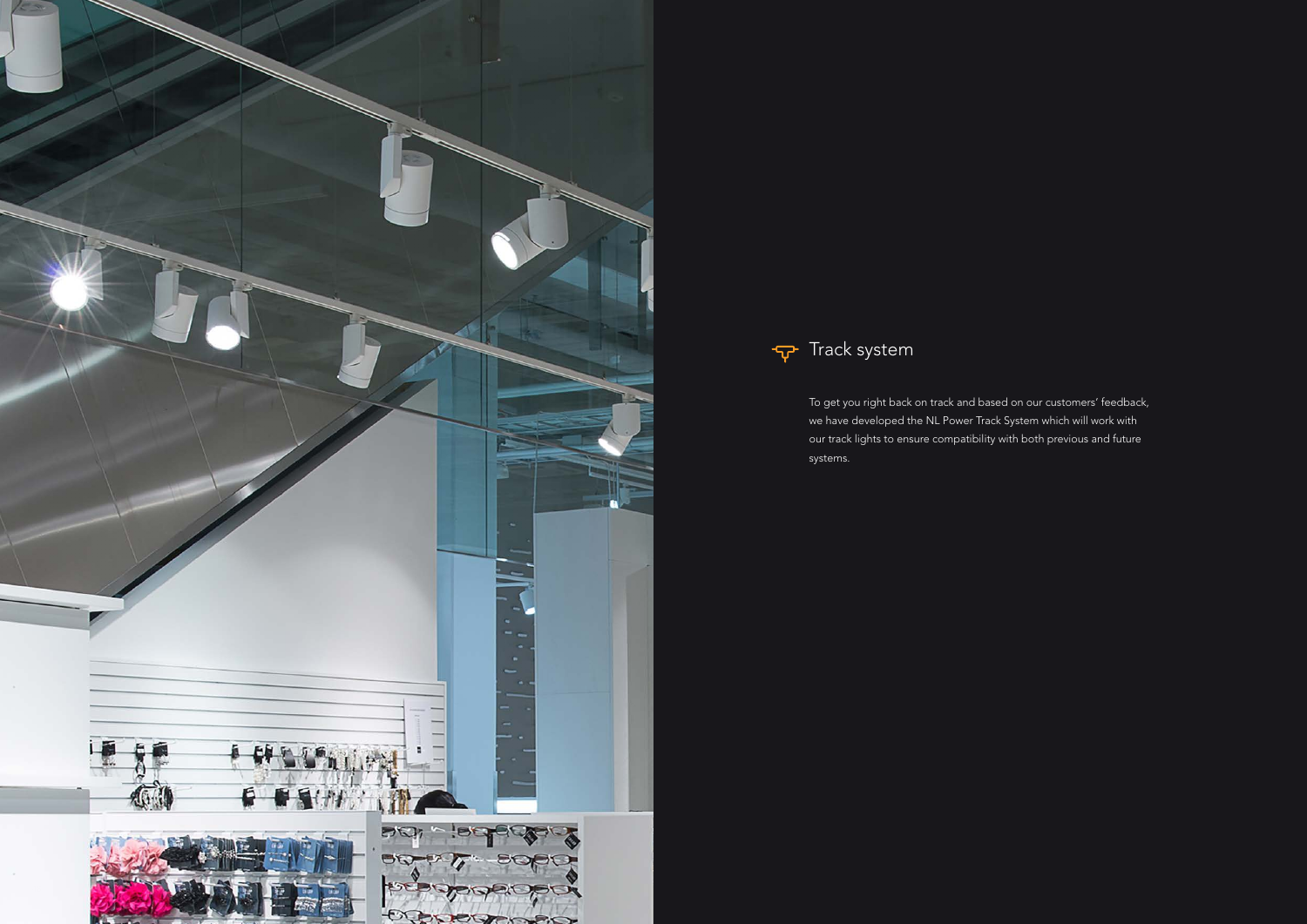ᡉ





## NLP 3-Circuit track system, standard

### Technical Specification

NLP 3-Circuit track system. Termoplastic connectors in white, black or grey. Metal accessories also in white, black, or grey. Tracks supplied in papercover. Copper-leads nickle-plated for maximum protection against oxidization of leads. Knockout holes in track for direct to surface installation or via different ceiling brackets. Appovedby SEMKO with CB-certificate.

047-25 1 000 mm 047-358 1 610 mm 047-26 2 000 mm



Track

General info.

Protection IP20

16 A /400 V

Parts marked with \* are feedable.









047-258 2 390 mm 047-27 3 000 mm 047-28 4 000 mm

Standard colors, -XX

10 White, RAL 9010 20 Black, Sample plates available 30 Grey, Sample plates available

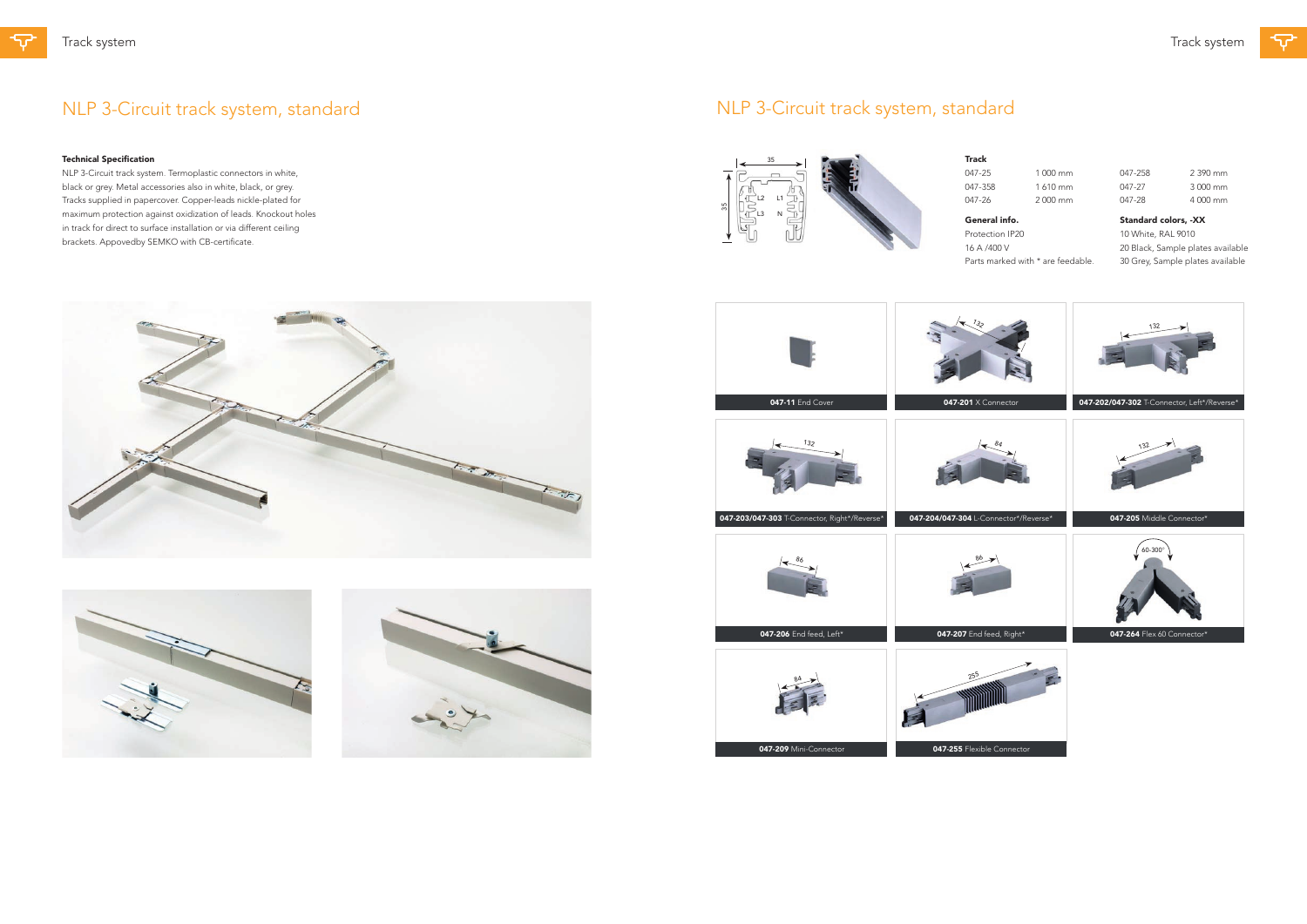



Suspension Parts

Suspending a track can be done in two

 $110$ 

ways with wire or rod.

Acoustic ceiling Parts

These parts are used for installing the track system into a architect ceiling.

**Others** 

 $\left| \leftarrow \right.$   $\left| \leftarrow \right.$   $\left| \leftarrow \right.$   $\left| \leftarrow \right.$ 

量

41 110

| For vertical<br>load only<br>Max 40N | 56                      |
|--------------------------------------|-------------------------|
| sion hook                            |                         |
| $\overline{\phantom{a}}$<br>M6       |                         |
| tension joint                        | <b>047-11 End Cover</b> |
|                                      | 132                     |

| 047-93 Reinforcement plate       | 047-128 R.P. ceiling profiles                | 047-210 Suspension hook               |
|----------------------------------|----------------------------------------------|---------------------------------------|
|                                  | $\gamma\gamma_0$<br>ΔΛ                       | 50<br>M <sub>6</sub>                  |
| 047-76 Track clip                | 047-121 R.P. recessed ceiling profiles       | 17026 Threaded extension joint        |
| $\gamma\gamma_0$                 |                                              |                                       |
| 047-181 R.P. for Wire suspension | 047-19 Track clip ceiling profiles           | 047-286 Track suspension kit 6 000 mm |
|                                  |                                              | 400                                   |
| 047-180 Track clip wire/rod      | 047-100 Track clip recessed ceiling profiles | 047-283 Rod for wire suspended track  |
|                                  |                                              |                                       |

047-39 1 000 mm 047-368 1 610 mm 047-38 2 000 mm

047-268 2 390 mm 047-37 3 000 mm 047-36 4 000 mm

# NLP 3-Circuit track system, standard



Track

General info. Protection IP20 16 A /400 V Parts marked with \* are feedable.



Standard colors, -XX

10 White, RAL 9010 20 Black, Sample plates available 30 Grey, Sample plates available

# NLP 3-Circuit track system, recessed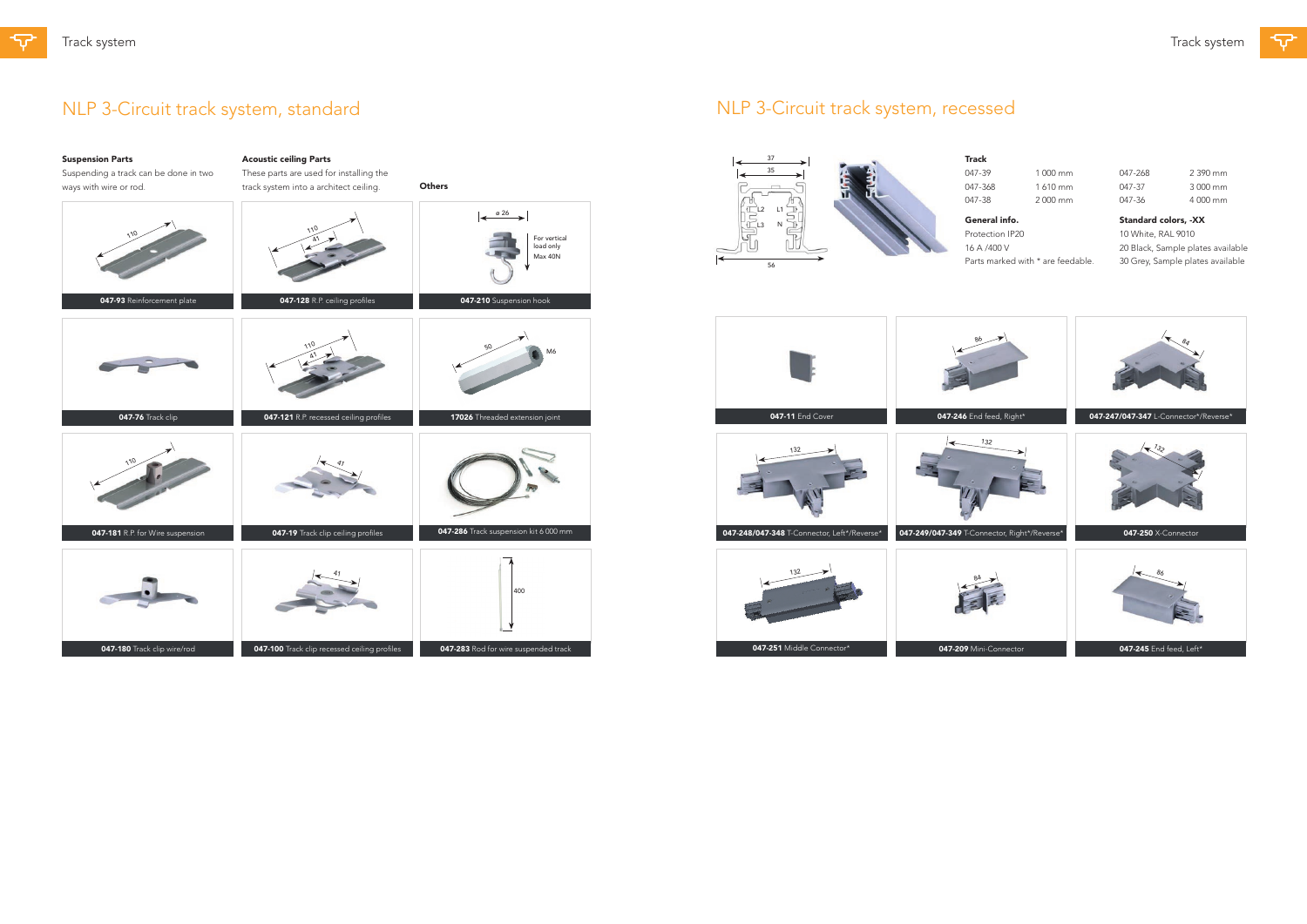### 3-Circuit Adapter. New version, rotatable 360°

The adapter is factory installed on the track fixtures. It is used to connect the fixture to the NLP 3-circuit track system. The adapter also suits the majority of other 3-circuit track systems. Check with Nordic Light. Track adapter is not sold separately.

### Installation:

1. Push the adapter into the track 2. Turn the fixing knob clockwise 3. Select the desired phase on the circuit selector switch.

To remove the adapter from the track reverse the installation steps.

### Ratings:

3 A, 220-240 V IP 20 Max load: 50 N



### Monopoint

The monopoint is used for installing a track light without a track. The monopoint can be used in combination with the 3-Circuit adapter.

Wire: Thread the wire through the hole in the track clip and band it back up through the wire lock. Secure the wire with the screws. Rod: Thread the rod into the 047-181, the rod should have M6 threads. Screw: 047-76 or 047-93 can be used to fasten the track directly into the framework with a screw. To stabilize track on wire from tilting, use rod for wire suspension track system to fixate the track 047-283.

| 27009      | Monopoint, White       |
|------------|------------------------|
| 27010      | Monopoint, Black       |
| 27011      | Monopoint, Grey        |
| 047-320-10 | Recessed holder, White |
| 047-320-20 | Recessed holder, Black |
| 047-320-30 | Recessed holder, Grey  |

### Ratings:

3 A, 220-240 V IP 20 Max load: 50 N

### Suspension Parts

Suspending a track can be done in two ways with wire or rod. Use 047-180 or 047-181 for this type of suspension.





Wire suspension type MaseTek to suspend

fixed loads such as track systems.

Screw

## NLP 3-Circuit track system, good to know

### Acoustic ceiling parts

These parts are used for installing the track system into a acoustic ceiling.There are two main types of acoustic ceilings, one with recessed profile (1) and one non recessed (2), choose mounting accessories according to ceiling type.







### Load and fastening

Maximum distance allowed between each fastening point is 2 m. The maximum load on the track is 10 kg.

For 1 m track the maximum load is thus 10 kg.

The tracks have knockout holes on the top side. These can be used for direct mounting into the ceiling with screws.

| $A$ (mm) | $B$ (mm) | $C \text{ (mm)}$ | $D$ (mm) |
|----------|----------|------------------|----------|
| 4 0 0 0  | 152      | 1 1 9 5          | 1603     |
| 2 3 9 0  | 152      | 1 1 9 5          | ٠        |
| 1610     | 152      | ۰                | ۰        |







## NLP 3-Circuit track system, good to know